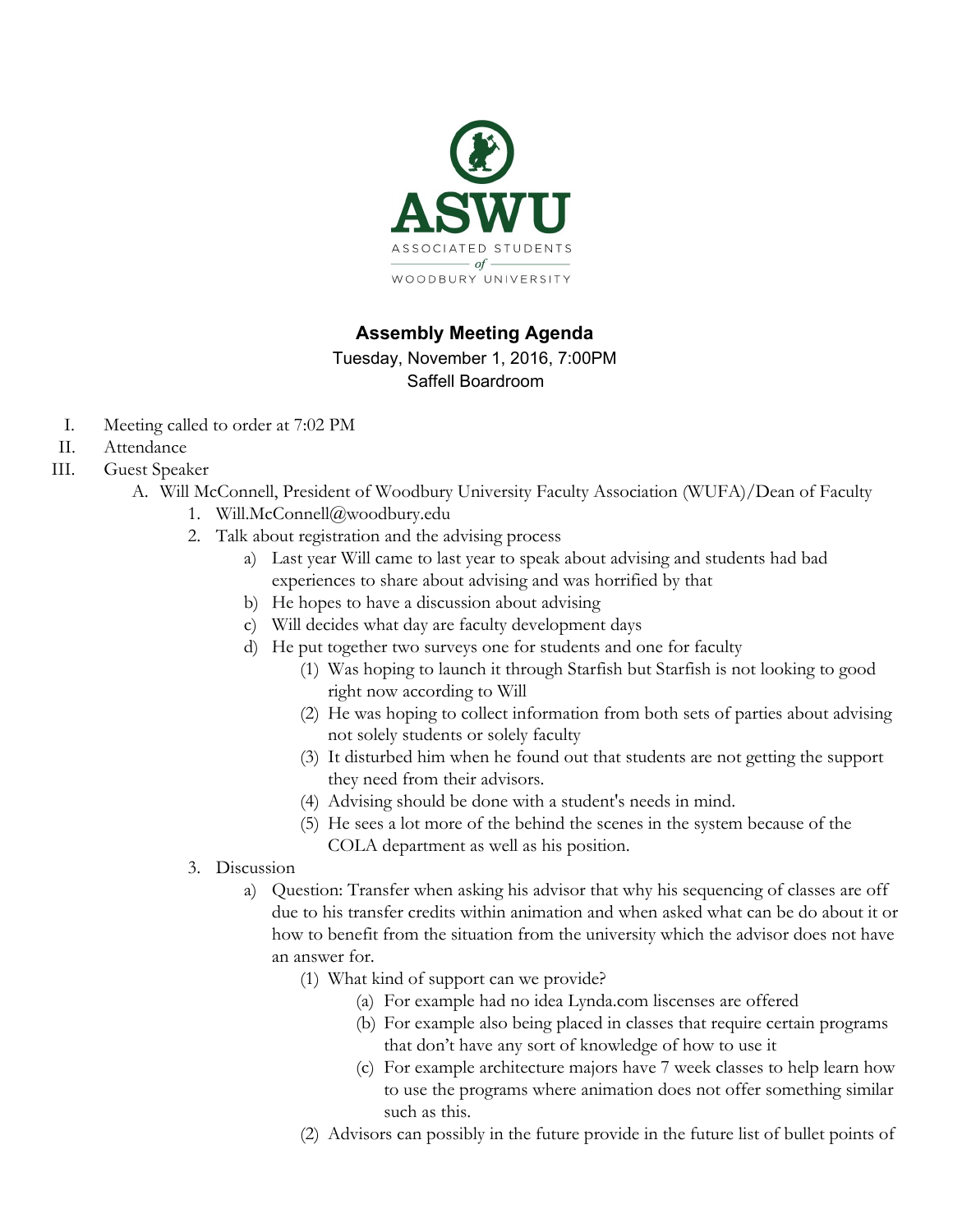things student need going into the program.

- (a) 60% of Woodbury students are transfer students
- (b) Students having to fit for courses that don't have enough seats in the class when the major has more students than spaces.
- (c) Possible Response: Have a conversation with the chair of animation and receive emails of people with similar issues to try to provide an answer.
	- (i) Go into your advisor appointments knowing what career choice you want to go into that way your advisor can help you steer towards that.
- (3) Advisors don't begin to advise until registration begins it would be good to have advisors throughout the process of getting you major.
	- (a) Preferably from the accounting board.
- (4) Have people come in for the accounting department to help teach the CPA exam because it recently changed the exam.
	- (a) Possibly have the advisors know more about the CPA exam. Accounting majors wanting to be able to be eligible to take the CPA exam take 150 credits versus non eligible students for the CPA exam taking 126 units. That investment is unknown if it will be fruitful for those students.
- (5) A student had a whole schedule of classes get cancelled and when he went back to his advisor to register for other classes he needed and all the classes he needed closed. Thus all that was left were electives when he fulfilled his elective credits.
	- (a) Question: Why are classes closed so late.
	- (b) Answer: Just try your best to fulfill other requirements within your major if that incident occurs because the school can not always control classes being cancelled.
		- (i) Also unrestricted electives are always an option as so to speak "Ace Cards"
- (6) The advisors saying one thing where the registrars have a different say on things is there a way where the advisor can have some sort of slip to give to the registrar office on the behalf of advisors to have proof of that rather than hear say.
	- (a) Most of the time if you discussed it with Tamira Block you are ok. But, there does need to be a tighter hold on these accounting items between advisors, students, and registrar.
- (7) Is there any way to request a new advisor?
	- (a) Because this person's advisor hasn't been here very long and doesn't know how to solve upperclassmen questions when this advisor mainly teaches 1st and 2nd years.
	- (b) He does believe there should be away to shift advisors.
		- (i) First try to go to the chair to change advisors and if that does not work go to the dean. Just keep in mind to be respectful during that process because odds are you will still see that person in the future.
		- (ii) Wants to push forward how advisors are trained. Speak with your advisor to let them know they need this information and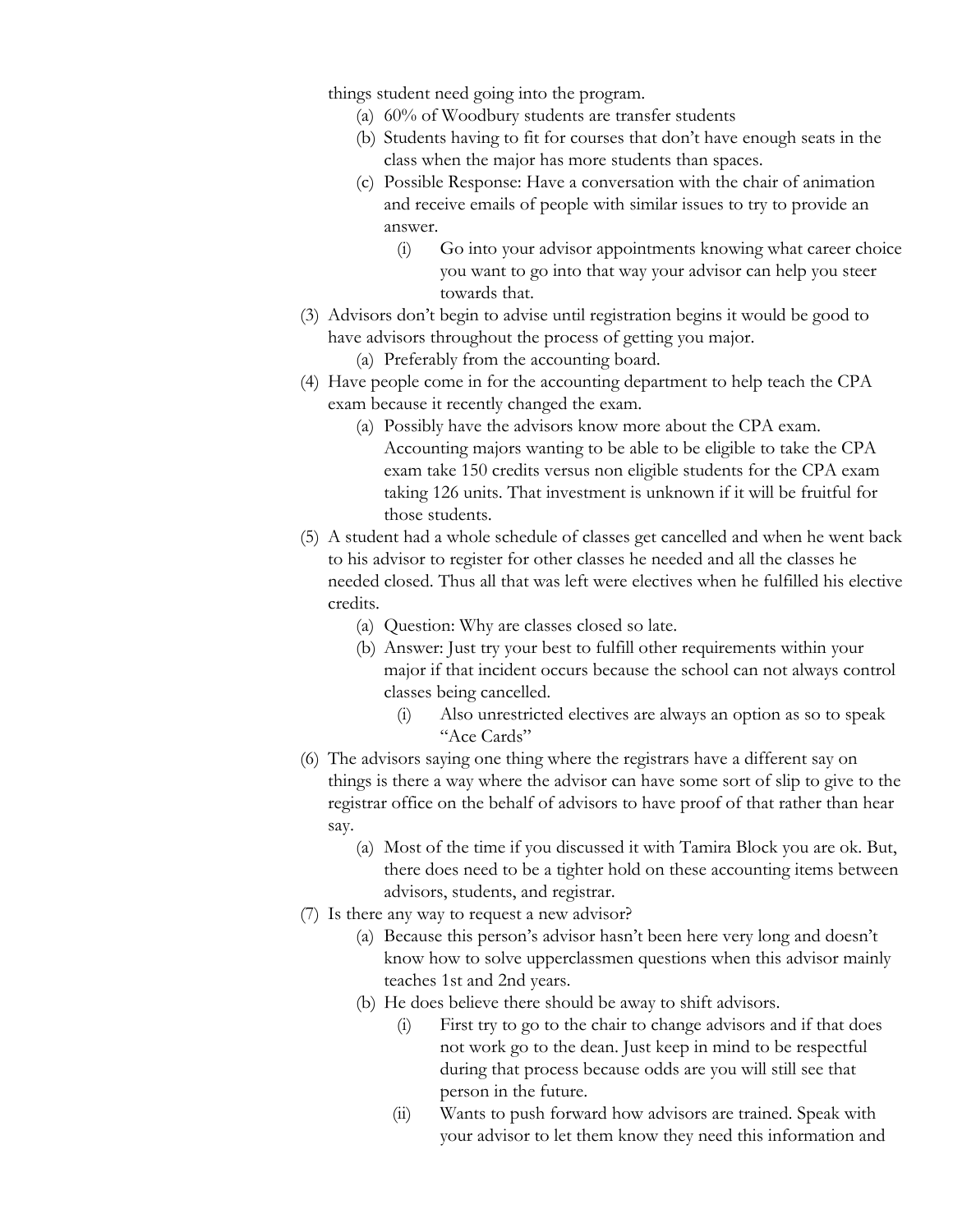- 4. Closing
	- a) We hope to improve this process and advisors do strive to help all the students as much as possible.
	- b) It is perfectly fine for students to be proactive about these issues. If that advisor can not solve that problem they can help you solve that problem outside of their knowledge. If you can not solve things with them politely get a new advisor. Be proactive.

## IV. Event Announcements

- A. BPWOW-Etiquette Business lunch must RSVP via email woodbury.bpwow@gmail.com and must pay a \$5.00 fee learning ettiquetee from Dr. Saba
	- 1. November 8th is event
	- 2. RSVP by November 5th
- B. RHA November 12th WUCon
	- 1. Sign ups until Thursday at lunch
	- 2. Video games and board games and other activities
	- 3. You can still sign up the day of the event
	- 4. Will have a prize
- C. AIAS Fix @ Six November 11th at 6pm
	- 1. Submissions due in week [rep.aiaswu@gmail.com](mailto:rep.aiaswu@gmail.com) open to all majors AIAS can not print for anyone
	- 2. All majors are welcome
	- 3. Food and alcohol included in the event a lot like a mixer
- D. AIAS Opportunity Draw
	- 1. Buy tickets from any eboard member of AIAs the draw will be done at the Fix  $(a)$  6
- E. PSA this Thursday in the Entertainment Media Building
- F. CAB and Get
	- 1. Alter for Dia De los Muertos
		- a) Noon to 1:30 in the quad Wednesday

## V. Executive Board Reports

- A. Jia Er Lin………………………………………………………………………………….President
	- 1. jiaer.lin@woodburyuniversity.edu
- B. Alexandra Holguin.………………………………………………………..Executive Vice President
	- 1. [aswu@woodbury.edu](mailto:aswu@woodbury.edu)
		- a) Email 24 hours in in advance or it is unexcused also email the correct email
		- b) PPDV Students attendance please stay after
		- c) Surveys sent to all representatives emails.
		- d) ASWU website mintues
		- e) Bulletin Boards
			- (1) Working with the company La Fabrica to begin producing proposals
- C. Alexandra Rodriguez……………………………………………………..Vice President of Finance
	- 1. [alex.rodriguez@woodburyuniversity.edu](mailto:alex.rodriguez@woodburyuniversity.edu)
		- a) OAC events make sure to turn within 10 days
		- b) Make sure to reconcile within 10 days with cash advances
		- c) Post flyers around campus not the same day of the event
		- d) If you would like to fundraise for your organization reach out to Esteban and Alecks because there is strict guidelines for
- D. Esteban Cerna………………………………....…………..Vice President of Student Organizations